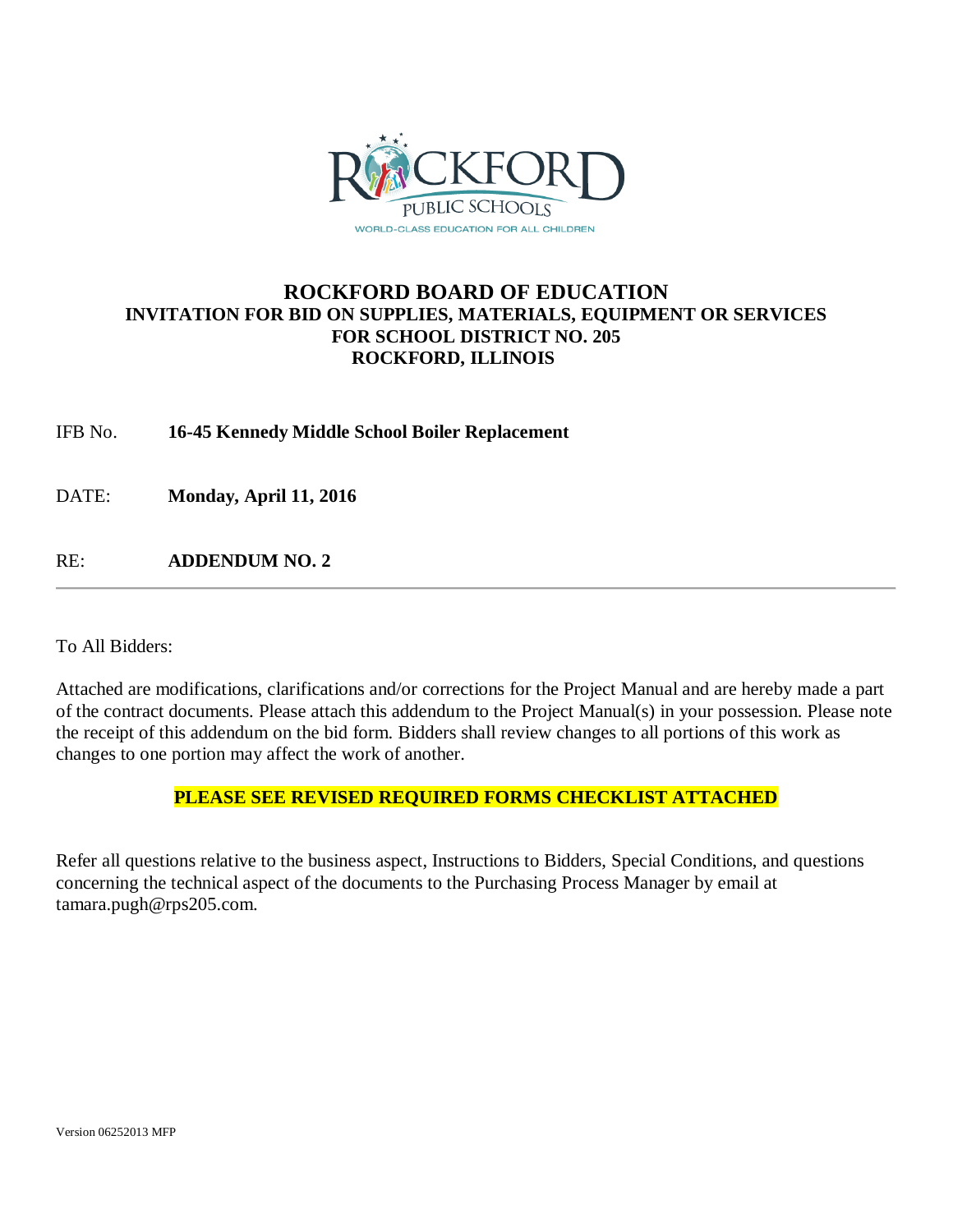

## 4615 E. State Street Suite 206 Rockford Illinois 61108 815 / 397-3330

# **ADDENDUM NO. 2**

Date: April 11th. 2016

Project: **16-45 Kennedy middle School Boiler Replacement**  Project Number: IFB No. 16-45

To: All Bidders

This addendum is issued to modify, clarify, or correct the original Project Manual and/or Drawings for Kennedy Middle School Boiler Replacement and is hereby made a part of the contract documents. Please attach this addendum to the Project Manual(s) in your possession. Please note the receipt of this addendum on the bid form. Bidders shall review changes to all portions of this work as changes to one portion may affect the work of another.

## **Changes to the Project Manual for Kennedy Middle School Boiler Replacement .**

Section 004100 Refer to attached Revised Bid Form Dated 04-11-2016 Addendum #2 to be used in lieu of existing bid form dated 04-06-2016 that was sent out in Addendum #1

## **See the following attachments**

a) Revised Bid Form Dated 04-11-2016 Addendum #2

End of Addendum #2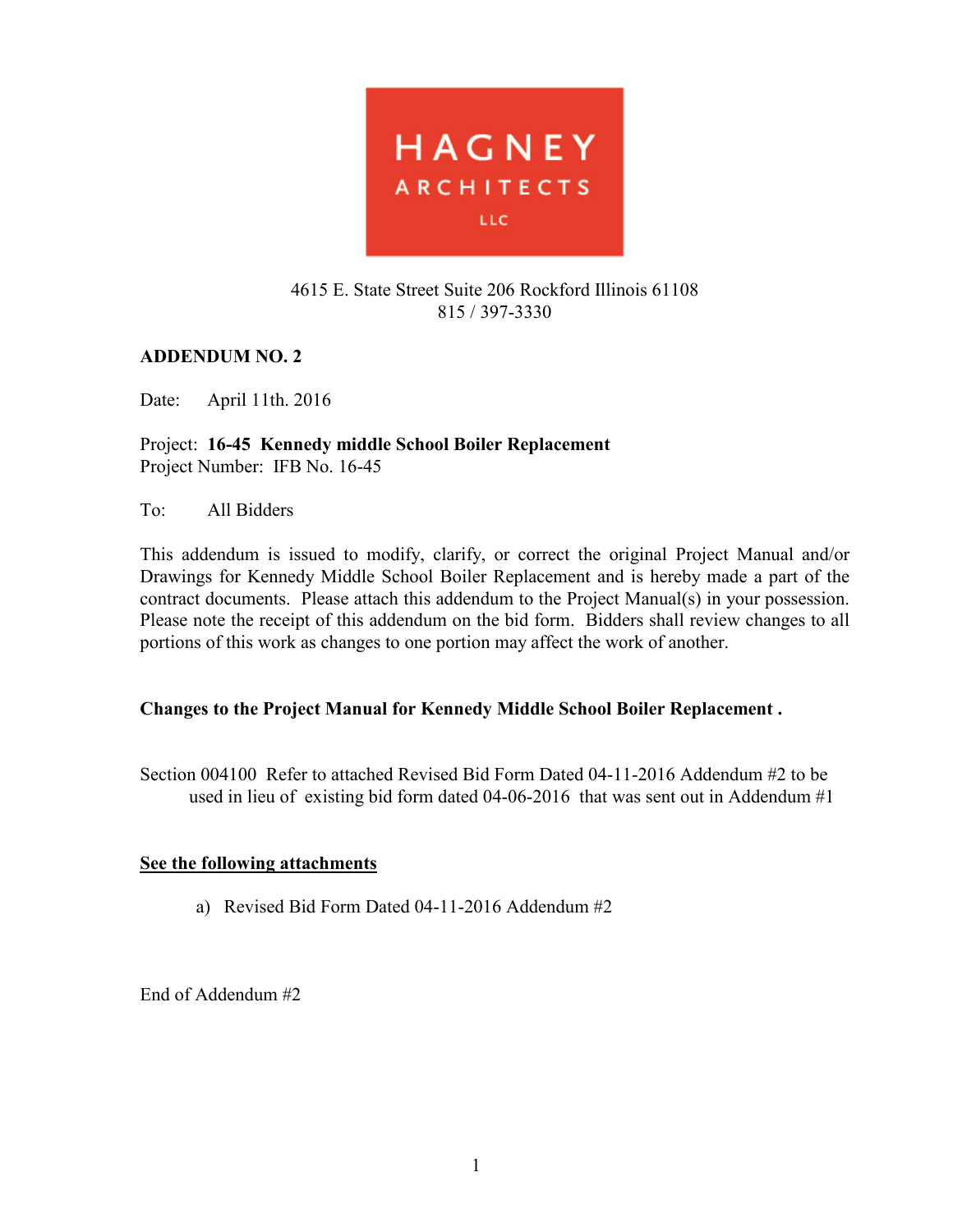#### SECTION 004100 BID FORM

TO:

Director of Purchasing Rockford Board of Education, School District No. 205 501 Seventh Street, 6th Floor Conference Room Rockford, Illinois 61104

FROM:

Operating as (strike out conditions that do not apply) (an Individual,) (a Corporation, organized and existing under the law of the State of  $\qquad$   $)$  (a Partnership,) (a Joint Venture consisting of the firm of:)

#### **BASE PROPOSAL:**

In response to your invitation to submit a proposal for the execution of all work described by the Drawings and Specifications dated 02.23.16 and titled: RPS 205 - Boiler Replacement Project at Kennedy Middle School, located in Rockford, IL and having examined the sites where the work is to be executed; and having become familiar with local conditions as they might in any way affect the cost and/or execution of the work; and having carefully examined the aforesaid drawings, specifications and other related documents and addenda thereto, the undersigned Bidder hereby proposes and agrees to provide all labor, materials, plant, equipment, transportation, and other facilities as necessary and/or required for the complete and satisfactory execution of the work for which this proposal is submitted, for the lump-sum consideration as stated hereinafter:

Bidders must show bid amount in both words and figures. In case of discrepancy, amount shown in words shall govern.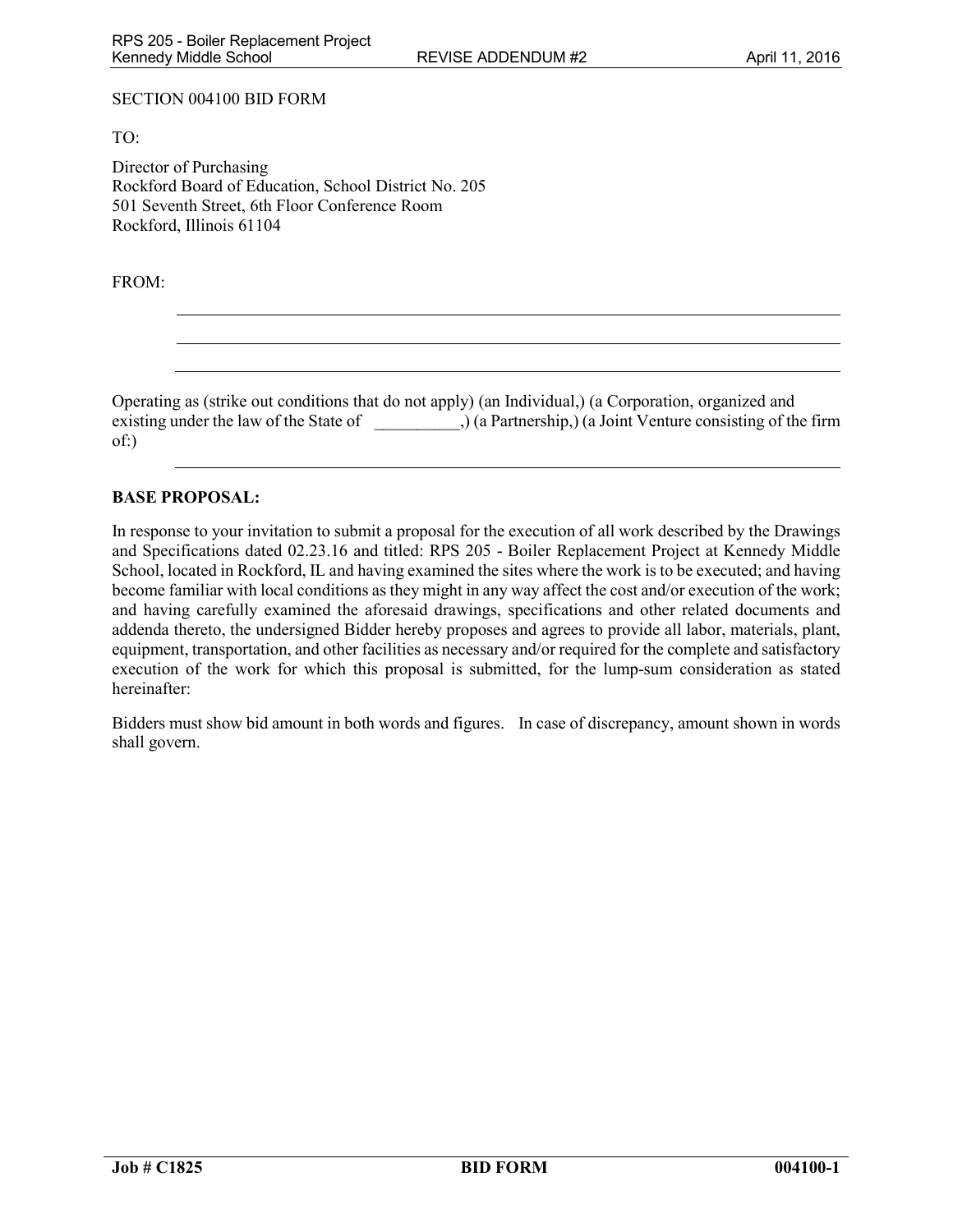#### **BASE PROPOSAL:**

**Base Bid - Mechanical & Plumbing Scope of work only:** For Boiler Replacement at **Kennedy Middle School** , Bidder agrees to perform all work described and shown on the G,A,M & P drawings for the sum of:

Bid Dollars (in writing) (in figures) **Base Bid - Electrical Scope of work only:** For Boiler Replacement at **Kennedy Middle School** , Bidder agrees to perform all work described and shown on the E, drawings for the sum of:

Bid Dollars

(in writing) (in section of the section of the section of the section of the section of the section of the section of the section of the section of the section of the section of the section of the section of the section of

## **Combined Base Bid - All work by the same firm only:** For Boiler Replacement at **Kennedy Middle School** , Bidder agrees to perform all work described and shown on the drawings for the sum of:

Bid Dollars  $(in writing)$ 

#### **ALTERNATE BID ADD E-1:**

For complete Work shown on sheets E1.01, E1.11, E1.12, E1.13, E3.01, E3.02, E4.01 and specified in the Bidding Documents for Alternate Add E-1 Bids. State the amount to be added to the Base Bid Amount if the work of the Alternate Add E-1 Bid is included in the Contract. Include costs of related coordination, revision, or adjustment. (Refer to Specification Section 012300 Alternate - Part of Addendum  $\#1$ )

#### **ALTERNATE NO. E-1: Add the sum of:**

Add E-1 Dollars

(in writing) (in figures)

 The Owner has the right to accept the Base Bid within thirty days, and to accept any of the Alternate Bids within sixty days from the Bid Due Date, with no increase to the costs stated herein.

### **ADDENDA ACKNOWLEDGEMENT:**

The undersigned acknowledges receipt of the following addenda:

(List by number and date appearing on each addenda. If all addenda are not acknowledged, the bid will be considered irregular).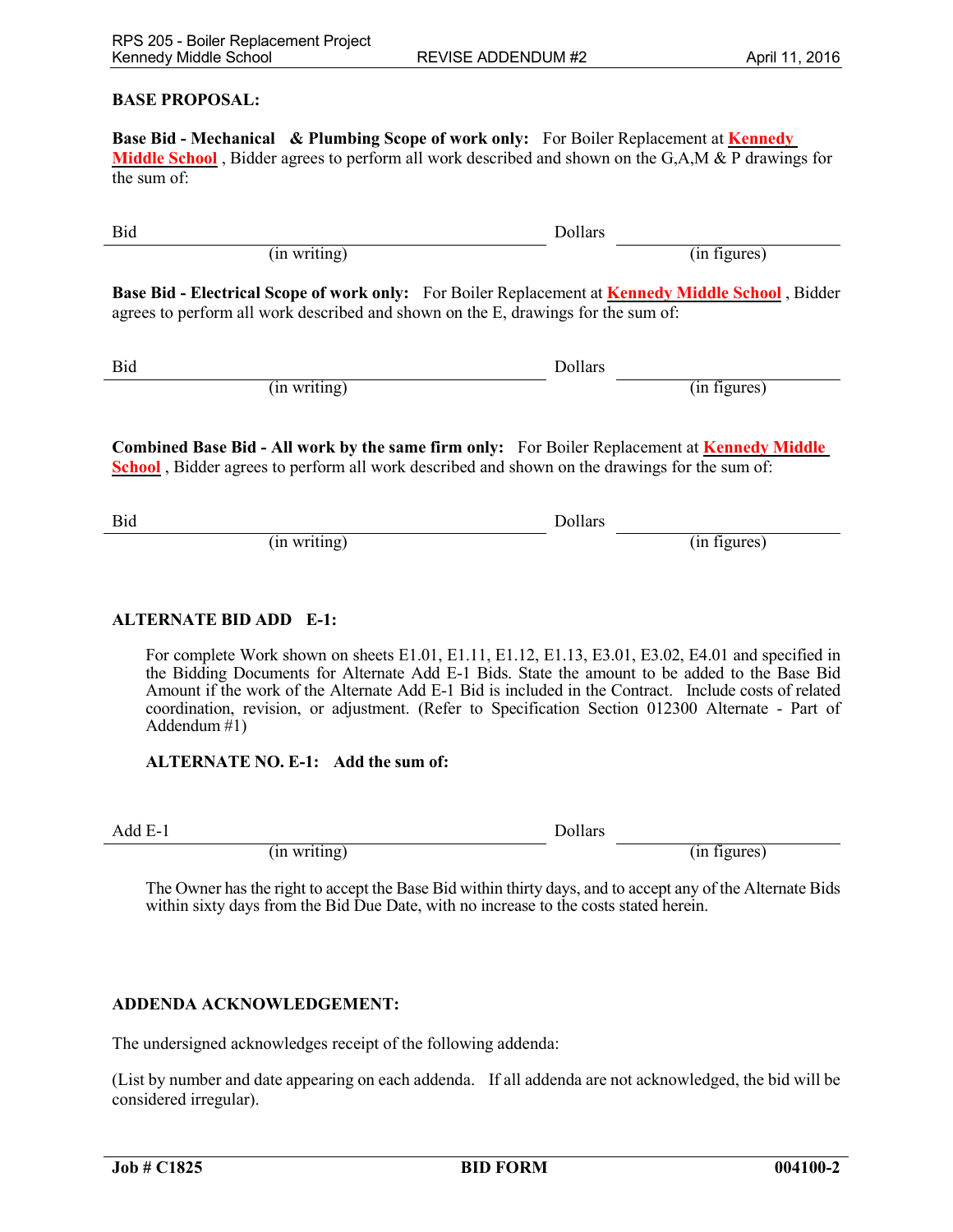| <b>ADDENDUM No.</b> | Date |
|---------------------|------|
|                     |      |
|                     |      |
|                     |      |
|                     |      |
|                     |      |

The undersigned agrees to complete all work at the school, as required by the contract as follows:

|                                | <b>Boiler Replacement</b> |
|--------------------------------|---------------------------|
|                                | Kennedy Middle            |
|                                | School                    |
| Contract Award:                |                           |
| Commence Work on:              |                           |
| <b>Substantial Completion:</b> |                           |
| Final Completion:              |                           |

### **BID SECURITY:**

Bid Security is attached, without endorsement, in the sum of (5% of Bid Amount):

| lars |
|------|
|------|

### **GENERAL STATEMENT:**

The undersigned has checked all of the figures contained in this proposal and further understands that the Owner will not be responsible for any errors or omissions made therein by the undersigned

Dol

- The undersigned agrees to assist and cooperate with the Owner in preparing the formal Contract, and shall execute same and return it to the Owner along with surety bonds and insurance certificates, as may be required by the specifications and other Contract Documents, within 10 days following its receipt.
- The undersigned further agrees to begin work on said contract as soon as practicable after date of "Contract" or "Notice to Proceed," whichever is earlier; or, in any case the undersigned fails or neglects to appear within the specified time to execute the Contract, the undersigned will be considered as having abandoned it, and the Bid Security accompanying this proposal will be forfeited to Owner as liquidated damages for delay and loss caused to Owner by reason of such failure on the part of the undersigned.
- It is understood that the right is reserved by Owner to reject any or all proposals, to waive all informalities and irregularities in connection therewith, and to award a contract for any part of the work or the project as a whole. It is agreed that this proposal may not be withdrawn for a period of 60 days after it has been opened, without permission to the Owner.
- The undersigned declares that the person(s) signing this proposal is/are fully authorized to sign on behalf of the named firm and to fully bind the named firm to all the conditions and provisions thereof.
- It is agreed that no person(s) or company other than the firm listed below or as otherwise indicated hereinafter has any interest whatsoever in this proposal or the Contract that may be entered into as a result thereof, and that in all respects the proposal is legal and fair, submitted in good faith, without collusion or fraud.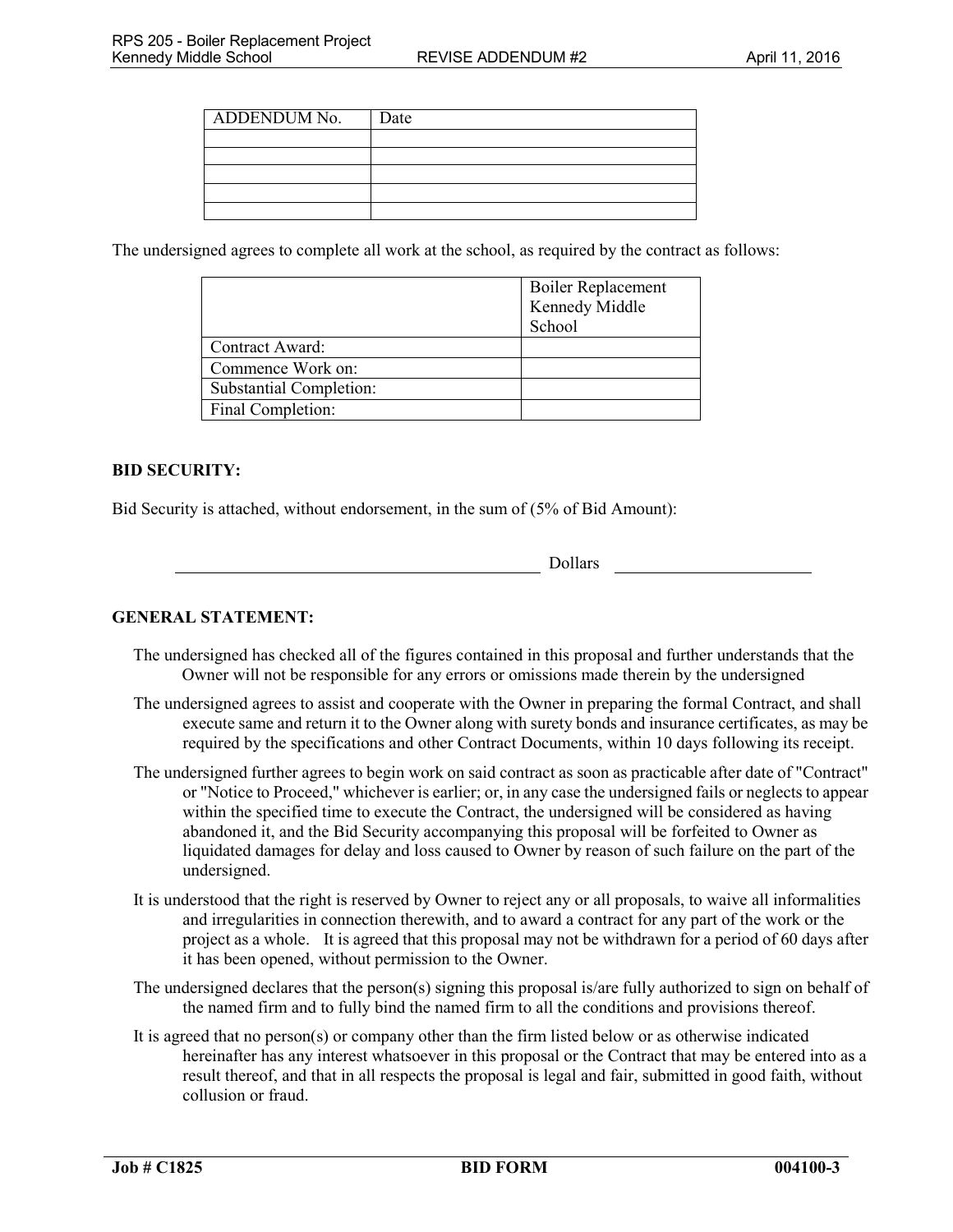- It is agreed that the undersigned has complied or will comply with all requirements concerning licensing and with all other local, state, and national laws, and that no legal requirements has been or will be violated in making or accepting this proposal, in awarding the Contract to him, or in the prosecution of the work required thereunder.
- The contractor certifies that the contractor is not barred from bidding on the contract as a result of a conviction for either bid-rigging or bid rotating under Article 33E of the Criminal Code of 1961.

Name of Contractor (Typed) Contractor's Signature

**SUBCONTRACTOR LISTING:** (By Bidders of General Construction category of work):

RPS 205 is requesting the following breakdown of the bids. The amounts provided are for information only and will not be used for the purpose of determining the low bidder; **however, all \$ amounts shall equal the amount of the entire bid entered above**.

This proposal has been prepared using sub bids received from the firms listed below:

| Boiler Replacement Kennedy Middle School: |  |
|-------------------------------------------|--|
|                                           |  |

| <b>Classification of Work</b> | <b>Name of Sub-Bidder</b> | Total Bid Amt. (\$\$) |
|-------------------------------|---------------------------|-----------------------|
| General Conditions & Fee      |                           | \$                    |
| Plumbing                      |                           | Ф                     |
| <b>HVAC</b>                   |                           | \$                    |
| Electrical                    |                           | ¢                     |
|                               |                           |                       |
| <b>Total Bid Amount</b>       |                           | \$\$                  |

### **BOILER MANUFACTURER**:

RPS 205 is requesting the manufacturer name as well as the model number of the boiler unit;

This proposal has been prepared using the boiler listed below:

#### Boiler Replacement **Kennedy Middle School:**

| <b>Classification</b> | <b>Name of Manufacturer</b> | Model # |
|-----------------------|-----------------------------|---------|
| <b>Boiler Unit</b>    |                             |         |

### **BIDDER SIGNATURE:**